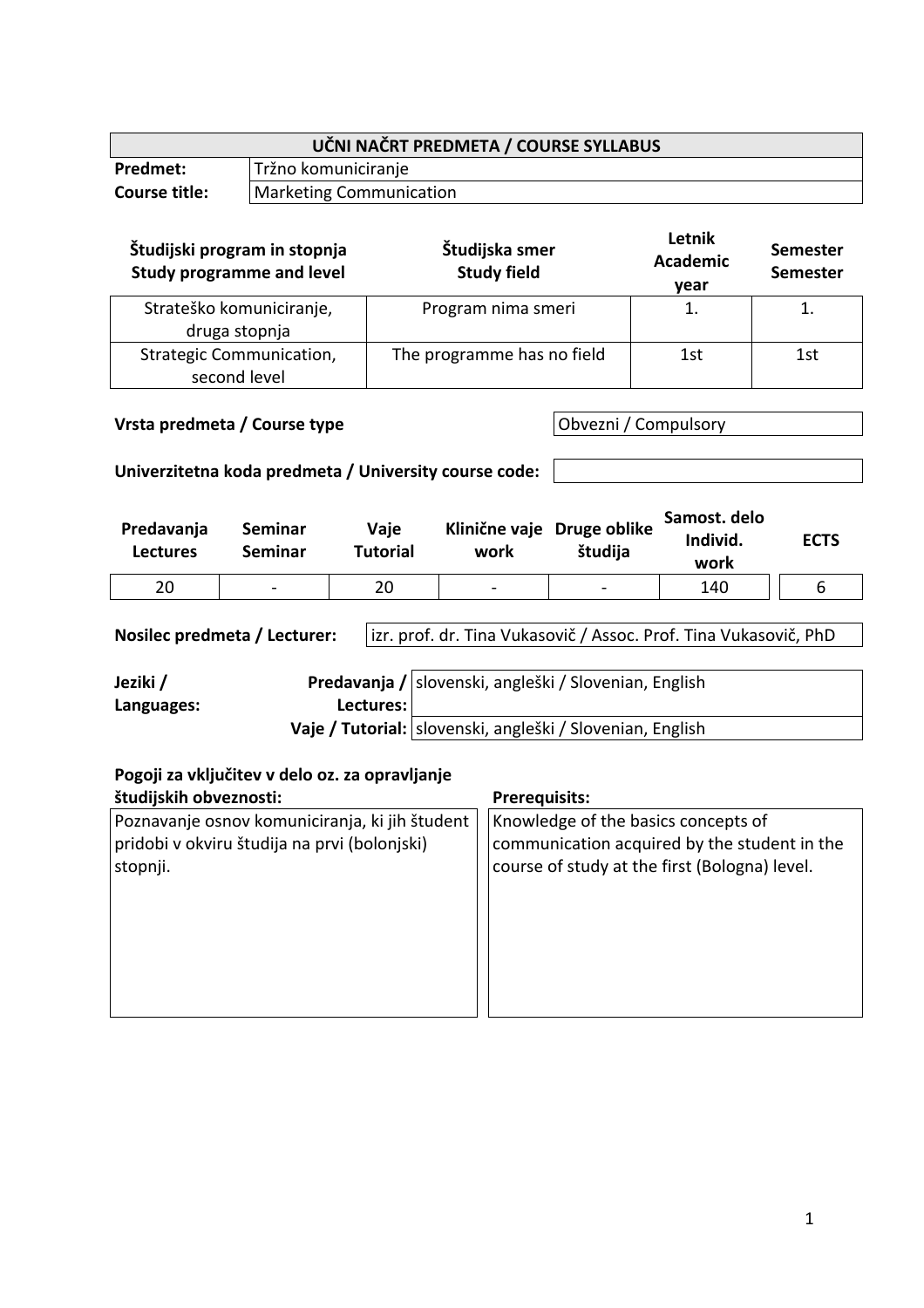- 1. Glavni pristopi v trženju in prodaji
- 2. Značilnosti in akterji oglaševanja
- 3. Področja relevantnosti v prodaji
- 4. Študje primerov v trženju in prodaji
- 5. Tržne tehnike
- 6. Odnosi z javnostmi

## **Vsebina: Content (Syllabus outline):**

- 1. Main approaches in marketing and sales
- 2. Advertising characteristics and players
- 3. Areas of relevance in sales
- 4. Case study in marketing and sales
- 5. Marketing techniques
- 6. Public relations

# **Temeljni literatura in viri / Readings:**

Rossiter, John R., et. al. 2018. *Marketing Communications: Objectives, Strategy, Tactics.* SAGE Publications Ltd; 1. edition.

Pasquier, J., Villeneuve, J. P. 2017. *Marketing Management and Communications in the Public Sector.* Routledge; 2. edition.

Green, A. 2005. *Effective Communication Skills for Public Relations (PR in Practice).* London: Kogan page.

Gackenbach, J., ed. 2007. *Psychology and the Internet - Intrapersonal, Interpersonal, and Transpersonal Implications.* Academic press.

MacQuail, D. 2005. *Theory of Mass Communication.* London: Sage.

| Cilji in kompetence:                            | <b>Objectives and competences:</b>               |
|-------------------------------------------------|--------------------------------------------------|
| Cilj predmeta je, da študenti v povezavi z      | The objective of the course is to make students  |
| drugimi predmeti spoznajo in razumejo pojme     | familiar with and understand the concepts and    |
| in koncepte iz področij medijev in trženja. Pri | concepts in the fields of media and marketing.   |
| predmetu se študenti<br>naučijo<br>uporabe      | During the course, students learn how to use     |
| osnovnih metod in tehnik trženja in prodaje.    | basic marketing and sales methods and            |
| Študenti<br>pridobijo poglobljen vpogled v      | techniques. Students gain in-depth insight into  |
| področje trženja in razumevanje medijskih       | marketing and an understanding of media          |
| fenomenov in njihove povezanosti s strukturo    | phenomena and their relationship to the          |
| in razvojem družb.                              | structure and development of companies.          |
|                                                 |                                                  |
| Splošne kompetence:                             | General competences:                             |
| • sposobnost kompleksne analize kulturnih in    | • ability to analyze complex cultural and social |
| družbenih procesov;                             | processes;                                       |
| • sposobnost kompleksnega sistemskega           | • ability of a complex systemic view of society  |
| pogleda na družbo in interdisciplinarnega       | and an interdisciplinary approach;               |
| pristopa;                                       |                                                  |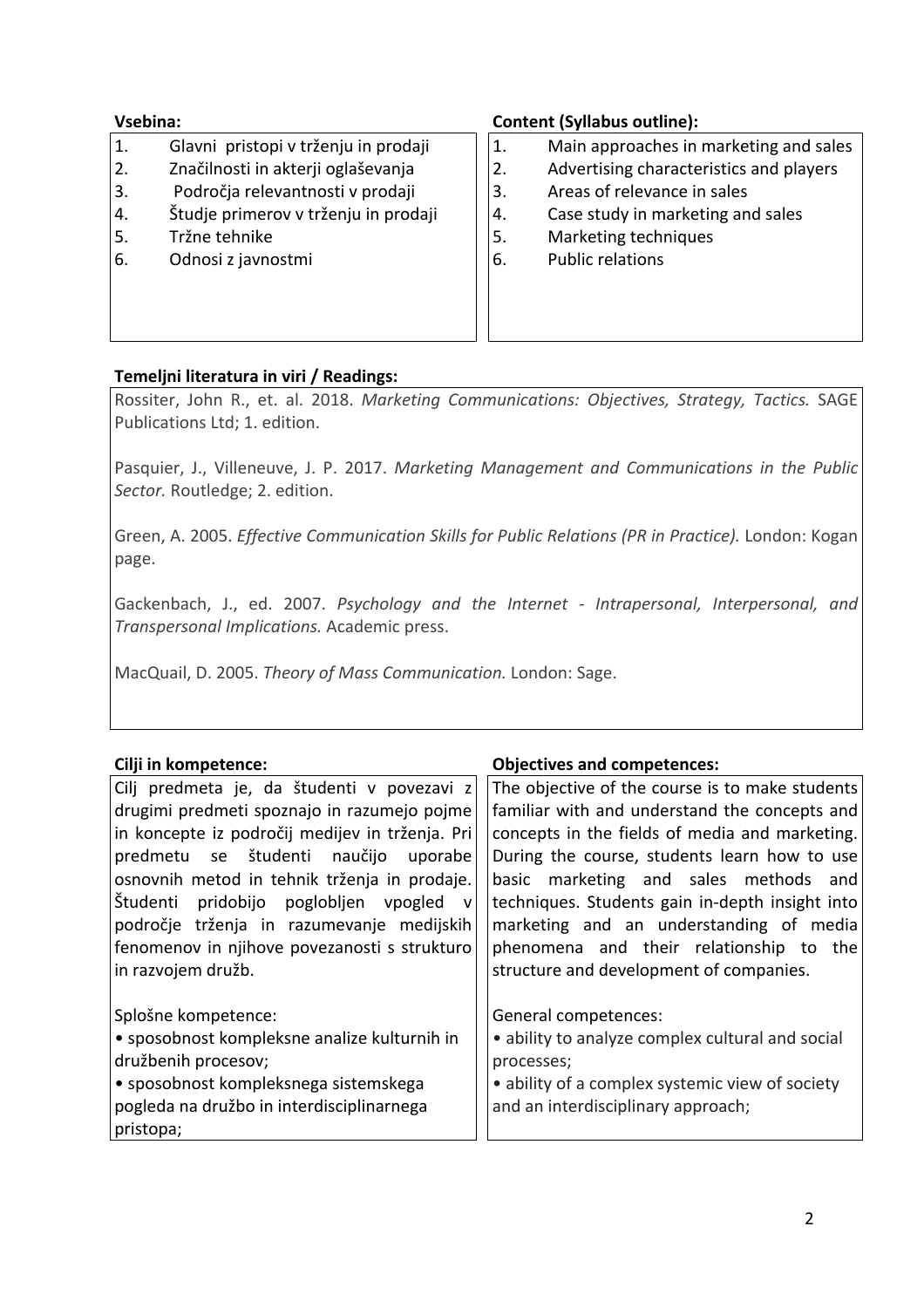| · sposobnost uporabe kompleksnejših oblik       | · ability to use complex forms of knowledge in  |
|-------------------------------------------------|-------------------------------------------------|
| znanj v praksi.                                 | practice.                                       |
|                                                 |                                                 |
| Predmetno-specifične kompetence:                | Subject-specific competences:                   |
| • razumevanje vloge in funkcij komunikacije za  | • understanding the role and functions of       |
| ohranjanje in razvoj medsebojnih odnosov, še    | communication for maintaining and developing    |
| posebno za razvoj kulture dialoga;              | interpersonal relationships, especially for     |
| • razvoj veščin in spretnosti v uporabi znanja  | developing a culture of dialogue;               |
| na raziskovalnem področju strateškega           | • development of skills in the use of knowledge |
| komuniciranja;                                  | in the research field of strategic              |
| · sposobnost komuniciranja v različnih          | communication;                                  |
| kulturnih okoljih;                              | · ability to communicate in different cultural  |
| • sposobnost oblikovanja strategije             | environments;                                   |
| komuniciranja z javnostmi, primerne             | • ability to design a public communication      |
| specifičnemu problemu;                          | strategy suitable for specific problem;         |
| · poznavanje interpretativnih pristopov, ki     | • knowledge of interpretive approaches that     |
| pojasnjujejo komunikacijska dejanja             | explain communication actions (one-way, multi-  |
| (enosmerni, večsmerni, konstruktivistični       | way, constructivist model of communication);    |
| model komunikacije);                            | • understanding and analyzing the influential   |
| • razumevanje, analiza in razčlemba             | and persuasive dimensions carried out by        |
| vplivanjske in prepričevalne razsežnosti, ki jo | institutions and individuals in the context of  |
| izvajajo institucije in posamezniki v okviru    | everyday communication.                         |
| vsakdanje komunikacije.                         |                                                 |
|                                                 |                                                 |
|                                                 |                                                 |

# **Predvideni študijski rezultati: Intended learning outcomes:**

Študent/študentka:

- izvede študijo primera in primerjalno študijo primera;
- zna uporabiti svoje teoretsko in metodološko znanje za reševanje praktičnih problemov s področij medijskega marketinga;
- zavzame stališče do ključnih etičnih vprašanj v raziskovalnem procesu in kritično vrednosti konkreten primer;
- reflektira in kritično ovrednoti primernost določenega pristopa za rešitev konkretnega problema;
- razvije sposobnost oblikovanja izvirnih idej, konceptov in rešitev določenih problemov;
- razvije sposobnost kompleksne analize tržnih tehnik;

#### Student:

- Conducts a case study and a comparative case study;
- Knows how to use his theoretical and methodological knowledge to solve practical problems in the field of media marketing;
- Takes a position on key ethical issues in the research process and critically values a concrete case;
- Reflects and critically evaluates the appropriateness of a particular approach to solve a particular problem;
- Develops the ability to formulate original ideas, concepts and solutions to particular problems;
- Develops the ability to complexly analyze market techniques;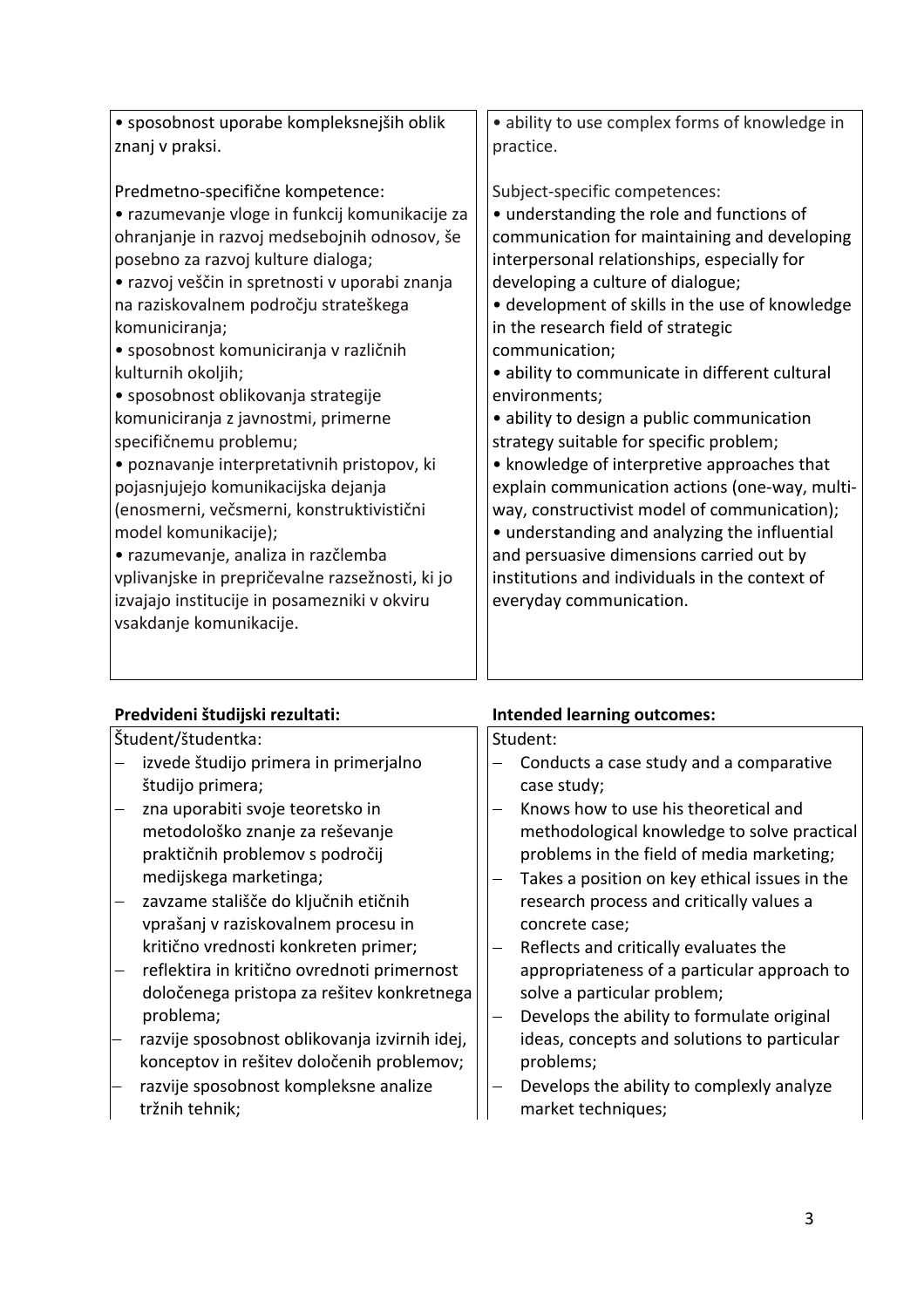|--|

| Metode poučevanja in učenja: |                                                                                                                                                       |           | Learning and teaching methods:                                                                                         |
|------------------------------|-------------------------------------------------------------------------------------------------------------------------------------------------------|-----------|------------------------------------------------------------------------------------------------------------------------|
|                              | predavanja z aktivno udeležbo študentov<br>(razlaga, diskusija, vprašanja, primeri);                                                                  | $\bullet$ | Lectures with active engagement of<br>students (explanation, discussion,<br>questions, examples);                      |
| $\bullet$                    | seminarske vaje (refleksija izkušenj,<br>projektno delo, timsko delo, metode<br>kritičnega mišljenja, diskusija, sporočanje<br>povratne informacije); | $\bullet$ | Tutorials (case study, experience, reflection,<br>project work, teamwork, critical thinking,<br>discussion, feedback); |
|                              | individualne in skupinske konzultacije<br>(diskusija, dodatna razlaga, obravnava<br>specifičnih vprašanj);                                            | ٠         | Individual and group consultations<br>(discussions, additional explanation, specific<br>questions);                    |
| $\bullet$                    | samostojen študij (motiviranje, usmerjanje,<br>samoopazovanje, samouravnavanje,<br>refleksija, samoocenjevanje);                                      | $\bullet$ | Individual study (motivation, guidance, self-<br>observation, self-regulation, reflection, self-<br>evaluation);       |
| $\bullet$                    | uporaba spletne učilnice oziroma drugih<br>sodobnih IKT orodij.                                                                                       | $\bullet$ | Use of online classroom or other<br>contemporary ICT tools.                                                            |
|                              | $R = 1 - Y / T$                                                                                                                                       |           |                                                                                                                        |

# Delež (v %) /

| Načini ocenjevanja:                     | Weight (in %) | Assessment:                            |
|-----------------------------------------|---------------|----------------------------------------|
| Način (pisni izpit, ustno izpraševanje, |               | Type (examination, oral, coursework,   |
| naloge, projekt):                       |               | project):                              |
|                                         |               |                                        |
| Pisni/ustni izpit                       | 60 %          | Written/oral examination               |
| Seminarska naloga                       | 40%           | Seminar paper                          |
|                                         |               |                                        |
| Ocenjevalna lestvica - skladno s        |               | Grading scale - in accordance with the |
| Pravilnikom o preverjanju in            |               | Rules of examination and evaluation of |
| ocenjevanju znanja.                     |               | knowledge.                             |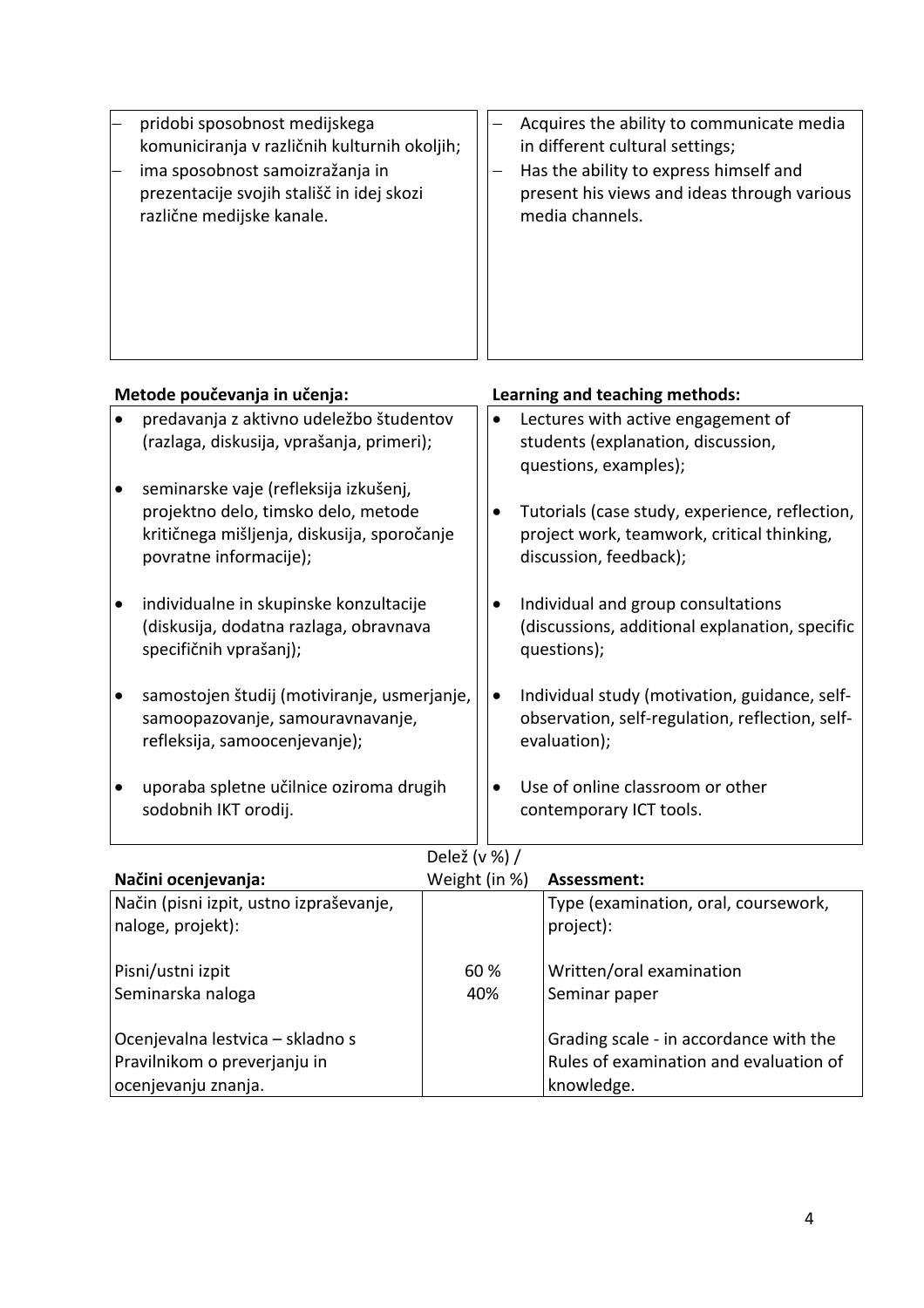# **Reference nosilca / Lecturer's references:**

VUKASOVIČ, Tina, MIHAČ, Vlaho. Trends in the online booking of hotel accommodation. *International journal of e-services and mobile applications*, 2021, vol. 13, iss. 1, str. 60-76.

VUKASOVIČ, Tina. Knowledge as an important factor in the process of creating brand equity. *International journal of innovating and learning*. 2020, vol. 28, no. 2, str. 139-158.

VIDMAR, Urška, VUKASOVIČ, Tina. A model for a successful approach to applying for Horizon 2020. *International journal of value chain management*. 2019, vol. 10, no. 1, str. 26-52.

JAGODIČ, Gregor, VUKASOVIČ, Tina. Uticaj medija na ponašanje kupaca = Media influence on consumer buying behaviour. *Serbian Journal of Engineering Management*. 2019, vol. 4, no. 2, str. 39-48.

VUKASOVIČ, Tina, KOREZ, Bojana, POREKAR PETELIN, Sonja. The expansion of the brand through the establishment of the mobile kitchen system. *Management*. 2018, vol. 13, no. 1, str. 19-31.

VUKASOVIČ, Tina, JALEN, Nataša. Predlog marketinškog plana za ulazak novog brenda prehrambenih dodataka na tržište = Marketing plan proposal for the entry of a food supplement brand into the market. *Serbian Journal of Engineering Management*. 2018, vol. 3, no. 2, str. 36-50.

VUKASOVIČ, Tina, SÖKE, Henrik. Priprava spletne oglaševalske akcije na iskalniku Bing. *Mednarodno inovativno poslovanje: strokovno-znanstvena revija za področje poslovanja in poslovnega izobraževanja*. 2017, letn. 9, št. 1.

VUKASOVIČ, Tina, STANTON, John L. Going local: exploring millennials preferences for locally sourced and produced fresh poultry in a developing economy. *World's Poultry Science Journal*. 2017, vol. 73, iss. 4, str. 757-766.

VUKASOVIČ, Tina. An empirical investigation of brand equity: a cross-country validation analysis. *Journal of global marketing*. 2016, vol. 29, no. 5, str. 251-265.

VUKASOVIČ, Tina. Food quality and safety: added value in a customer-oriented concept. *International journal of value chain management*. 2015, vol. 7, iss. 3, str. 241-254.

VUKASOVIČ, Tina. Managing consumer-based brand equity in higher education. *Managing global transitions: international research journal*. [Spletna izd.]. 2015, vol. 13, no. 1, str. 75-90.

VUKASOVIČ, Tina, MIKULIĆ, Nives. Inicijalno definiranje ponude proizvoda kroz zadovoljstvo potrošača. *Mednarodno inovativno poslovanje: strokovno-znanstvena revija za področje poslovanja in poslovnega izobraževanja*. 2015, year 7, vol. 1.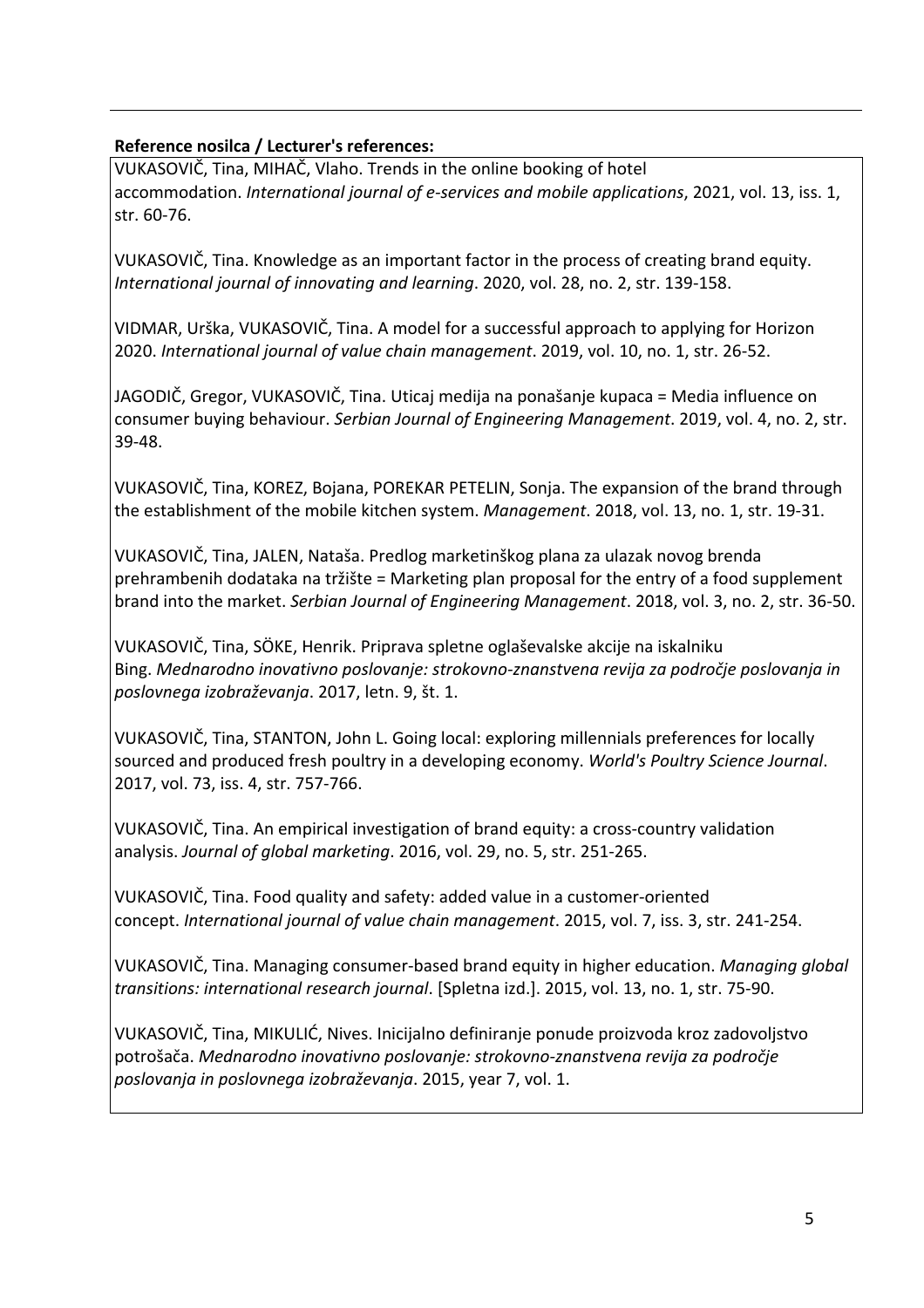VUKASOVIČ, Tina. Consumer preference for traditional products in West Balkans countries. *Journal of international food & agribusiness marketing*. 2014, vol. 26, no. 3, str. 173- 188.

VUKASOVIČ, Tina, MIKULIĆ, Nives. Product offerings testing through customer satisfaction. *Management*. 2014, vol. 9, no. 3, str. 223-237, 260.

VUKASOVIČ, Tina, JUNC, Vanja. Dejavniki odločanja in zvestobe potrošnikov v procesu nakupa izdelkov izbrane blagovne znamke. *Mednarodno inovativno poslovanje: strokovno-znanstvena revija za področje poslovanja in poslovnega izobraževanja*. 2014, year 6, vol. 3.

VUKASOVIČ, Tina. Pomembna znanja in sposobnosti, ki odlikujejo uspešnega tržnika. *Mednarodno inovativno poslovanje: strokovno-znanstvena revija za področje poslovanja in poslovnega izobraževanja*. 2014, year 6, vol. ½.

VUKASOVIČ, Tina. Building successful brand by using social networkingmedia. *Journal of Media and Communication Studies*. 2013, vol. 5, no. 6, str. 56-63.

VUKASOVIČ, Tina. Social media and its implications for building brand relationship. *Modern Management Review*. 2013, vol. 18, no. 3, str. 179-193. ISSN 2300-6366.

VUKASOVIČ, Tina. Brand value as an element of sustainable competitive advantage. *International journal of sustainable economy*. 2012, vol. 4, no. 4, str. 390-409.

VUKASOVIČ, Tina. Searching for competitive advantage with the brand extension process. *The journal of product & brand management*. 2012, vol. 21, no. 7, str. 492-498.

VUKASOVIČ, Tina. Correlations between the country of origin (COO), marketing mix elements and the brand value. *World's poultry science journal*. 2012, vol. 68, no. 4, str. 627-636.

VUKASOVIČ, Tina. Conceptual model of strategic positioning of a poultry brand. *World's Poultry Science Journal*. 2011, vol. 67, no. 4, str. 643-652.

VUKASOVIČ, Tina. Searching for competitive advantage with the aid of the brand potential index. *The journal of product & brand management*. 2009, vol. 18, no. 3, str. 165-176.

VUKASOVIČ, Tina. Raziskovalni model strateškega repozicioniranja blagovne znamke. *Management*. [Tiskana izd.]. 2009, let. 4, št. 3, str. 259-280.

VUKASOVIČ, Tina. *Koncepti sodobnega trženja*. Harlow: Pearson, cop. 2020.

SLUGA, Anita, VUKASOVIČ, Tina. *Poprodajne aktivnosti kot konkurenčna prednost pri trženju izdelkov preko javnih naročil*. 1. izd. Dolga Poljana: Perfectus, svetovanje in izobraževanje, 2019. Zbirka Znanstvene monografije, Podzbirka Marketing in prodaja.